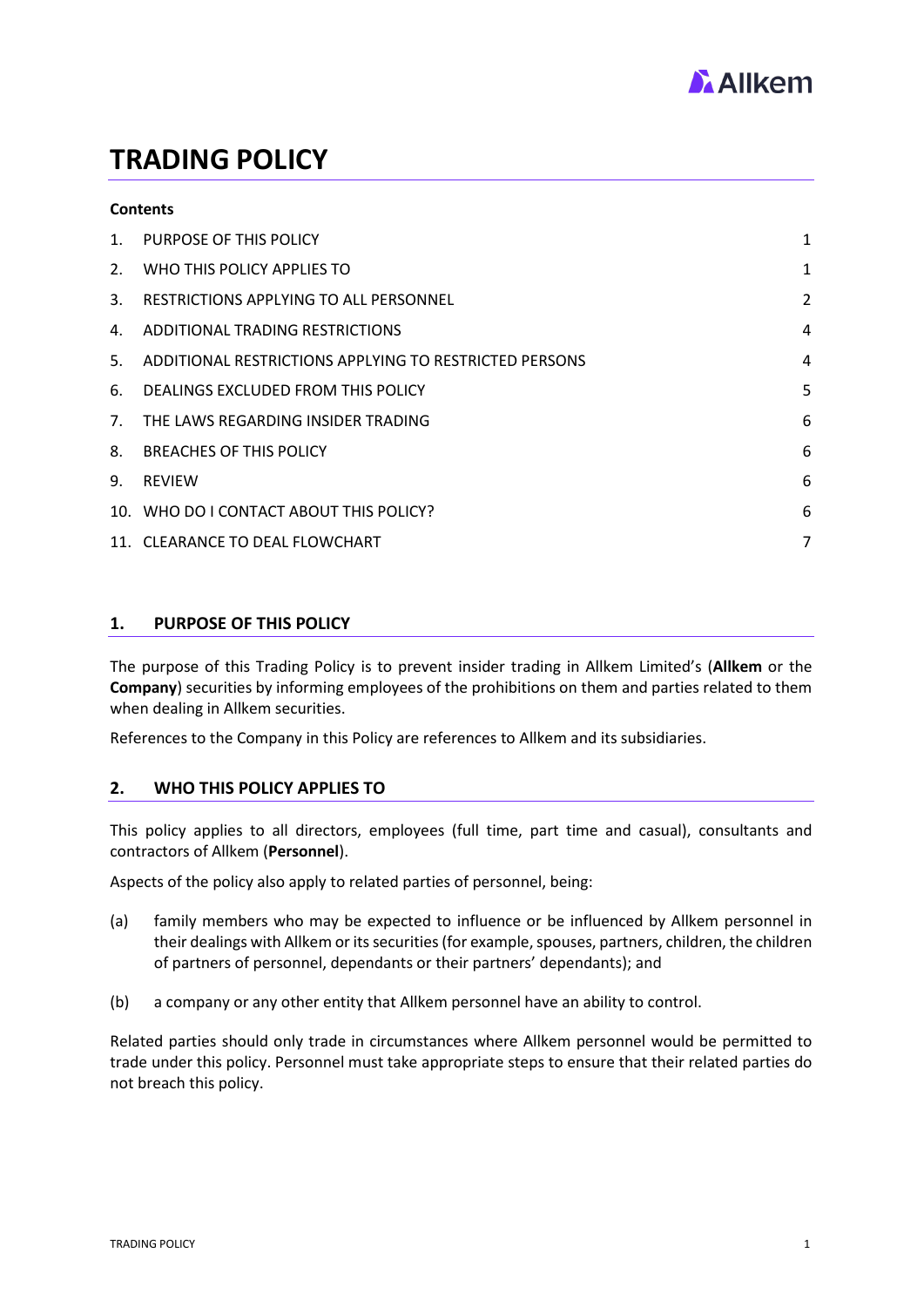

## <span id="page-1-0"></span>**3. RESTRICTIONS APPLYING TO ALL PERSONNEL**

#### $3.1$ **No dealing while in possession of inside information**

Inside information is information that is not generally available to the market and, if it were, a reasonable person would expect it to have a material effect (upwards or downwards) on the price or value of a security (**Inside Information**).

Inside Information may include matters of supposition, uncertain matters and matters relating to a person's intentions. It is a criminal offence to buy, sell or otherwise deal in securities while you have Inside Information. Examples of possible Inside Information include:

- (a) the financial performance of Allkem against its budget;
- (b) entry into or termination of a significant contract;
- (c) actual or proposed mergers, acquisitions or joint ventures; and
- (d) actual or possible discoveries of reserves.

Section 7 of this policy contains further details regarding the insider trading laws. Personnel and Related Parties must not deal in Allkem securities if:

- (a) they are aware of Inside Information; or
- (b) Allkem has notified Personnel that they or their Related Parties must not deal in securities (either for a specified period, or until Allkem gives further notice).

In addition, Personnel and Related Parties must not encourage someone else to deal in Allkem securities or provide Inside Information to another person who may use it to deal in Allkem securities.

#### $3.2$ **The newspaper test**

Public confidence in Allkem is important. Therefore, Personnel must not take advantage of their position to make financial gains by dealing in securities on the basis of Inside Information.

As a guiding principle, before dealing in securities, you should apply the 'newspaper test' and ask yourself: *"Could it be perceived that I inappropriately took advantage of my position? How would it look if the circumstances of the transaction were reported on the front page of the newspaper?"*.

#### $3.3$ **No dealing in blackout periods**

Personnel and their Related Parties must not deal in Allkem securities during any of the following blackout periods:

- (a) From close of trading on 30 June until one trading day following the release of the Allkem full year results to the ASX, usually released in or around August each year;
- (b) From close of trading on 31 December until one trading day following the release of the Allkem half-year results to the ASX, usually released in or around February each year;
- (c) The period from the close of trading at the end of each calendar quarter (being end of March, June, September and December) until one trading day following the release of the Allkem quarterly report to the ASX (usually released during mid to late January, April, July and October); and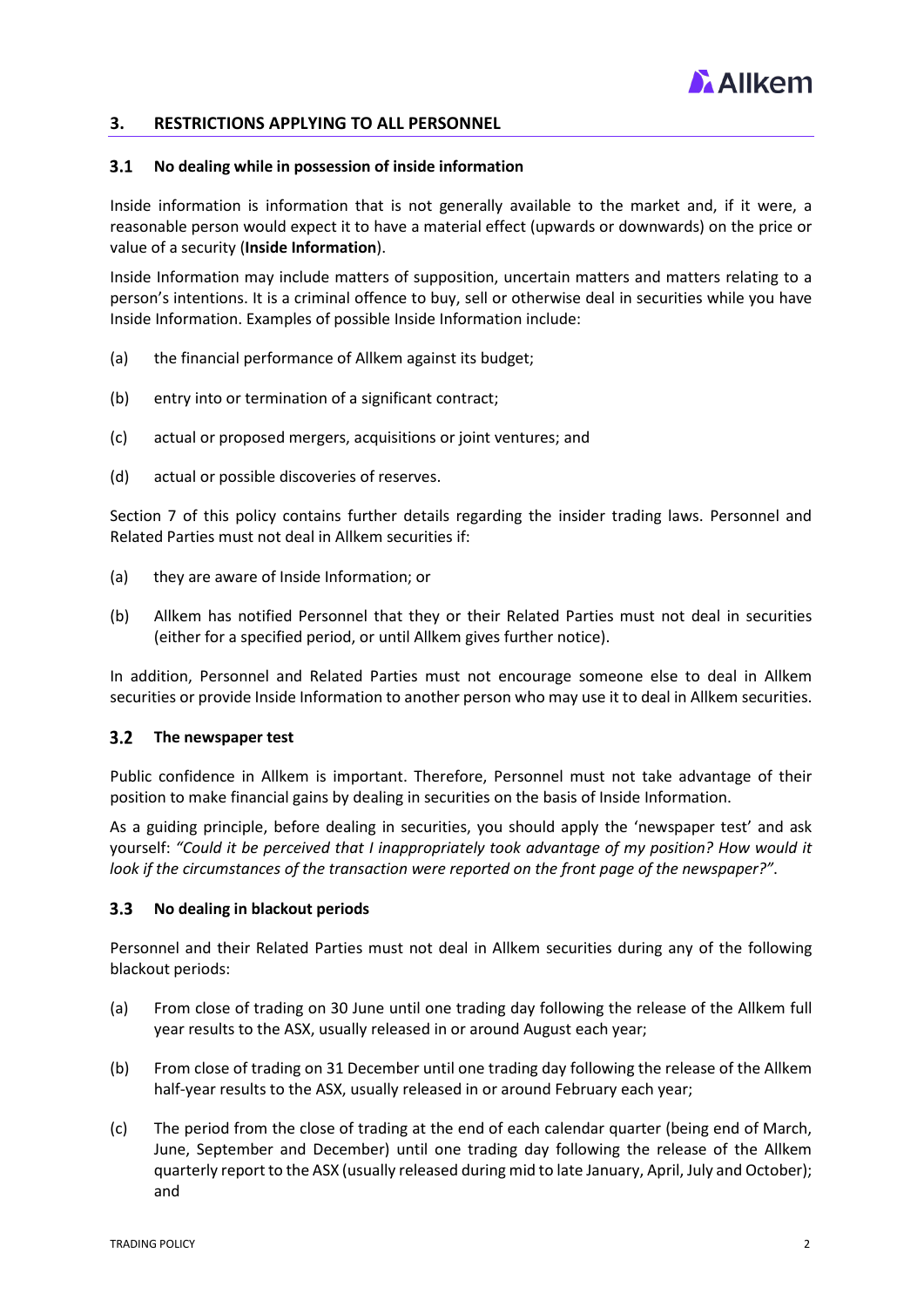

(d) Any other period determined by the Board from time to time.

Normal blackout periods can be expected for the whole of January, the first half of February, the first two to three weeks of April, the whole of July, the first half of August, and the first two to three weeks of October.

#### $3.4$ **Exceptional circumstances**

If Personnel or their Related Parties need to deal in securities during a blackout period (as outlined under section 3.3 above) due to exceptional circumstances (for example, severe financial hardship or compulsion by Court order) and they are not in possession of Inside Information, they must:

- (a) Apply in writing (including by email) to the relevant Clearance Officer indicated in the table below;
- (b) Confirm that they or the Related Party are not in possession of any price-sensitive information relating to Allkem; and
- (c) Provide sufficient evidence that the proposed dealing is the most reasonable course of action in the circumstances.

| <b>Person</b>                                                      | <b>Clearance Officer</b>                                                    |
|--------------------------------------------------------------------|-----------------------------------------------------------------------------|
| Directors (including the MD/CEO but not including<br>the Chairman) | Chairperson and Company Secretary                                           |
| Chairperson                                                        | Chairperson of the Audit and Risk Committee and<br><b>Company Secretary</b> |
| All other Personnel (other than the Company<br>Secretary)          | MD/CEO or Company Secretary                                                 |
| <b>Company Secretary</b>                                           | MD/CEO or Chairperson                                                       |
| Nominated Employees                                                | MD/CEO or Company Secretary                                                 |

The relevant Clearance Officer may grant or refuse clearance (at their discretion) and impose conditions on the dealing. The Clearance Officer is not obliged to give reasons for their decision and may revoke their clearance at any time.

If approval to deal is granted, Personnel or Related Parties must undertake the intended dealing within five business days following the day clearance is given. If the intended dealing does not occur within this time frame, fresh approval must be obtained.

#### $3.5$ **Hedging**

Personnel who participate in an employee, executive or director equity plan operated by Allkem must not enter into any hedging arrangement that limits the economic risk of holding Allkem securities allocated under such plan prior to the vesting or exercise of those securities, or while they are subject to a holding lock or other trading restriction.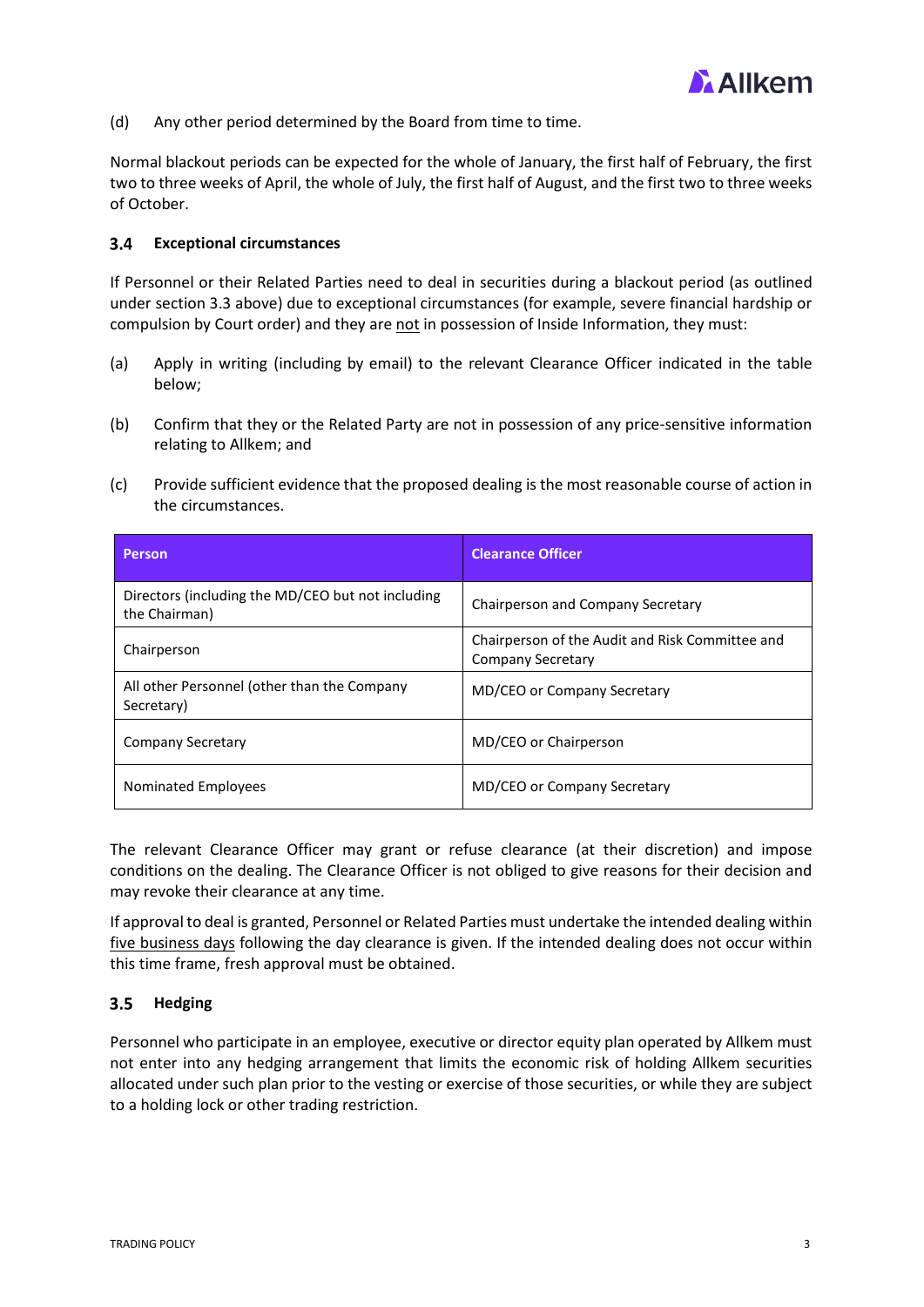

#### <span id="page-3-2"></span> $3.6$ **Other financial arrangements (including margin loans)**

Personnel who participate in the Allkem Long-Term Incentive Plan, members of the Executive Team (including Key Management Personnel), Directors and their Related Parties are prohibited from entering into financial arrangements such as margin loans, stock lending or any other arrangements involving Allkem securities where the lender or other third party is granted a right to sell, or compel the sale of all or part of any Allkem securities.

#### **Short-term trading**  $3.7$

Personnel must not deal in any securities of the Company where the dealing involves the short-term trading of Securities in the Company, being instances where trading in and out of Securities occurs within a period of less than three months.

#### $3.8$ **Dealing in other company's securities**

Personnel may come into possession of Inside Information regarding another company where they are directly involved in client relationship management or negotiating contracts (for example, where a person is aware that the Company is about to sign a major agreement with another company).

Personnel and Related Parties must not deal in the securities of either Allkem or the other company if they are aware of Inside Information in relation to that company.

If you are in any doubt, please consult the Chief Legal Officer or Company Secretary.

# <span id="page-3-0"></span>**4. ADDITIONAL TRADING RESTRICTIONS**

Restricted Persons must obtain prior approval for any dealings in the Company's securities. The following table sets out those Restricted Persons and who may provide approval:

| <b>Restricted Person</b>                                                       | <b>Person Giving Approval</b>                                  |
|--------------------------------------------------------------------------------|----------------------------------------------------------------|
| Directors (including the MD/CEO but not including<br>the Chairperson)          | Chairperson and Company Secretary                              |
| Chairperson                                                                    | Chair of the Audit and Risk Committee and Company<br>Secretary |
| Senior Personnel reporting to the MD/CEO (other<br>than the Company Secretary) | MD/CEO and Company Secretary                                   |
| <b>Company Secretary</b>                                                       | Chairperson or MD/CEO                                          |
| Nominated Personnel (other persons nominated by<br>the Company Secretary)      | MD/CEO and Company Secretary                                   |

# <span id="page-3-1"></span>**5. ADDITIONAL RESTRICTIONS APPLYING TO RESTRICTED PERSONS**

If a Restricted Person or their Related Party wishes to deal in Allkem securities during any period that is not a blackout period under Section 3.3 of this policy and is not in possession of Inside Information, the Restricted Person must, prior to any proposed dealing:

(a) submit written notification to the Company Secretary confirming that they or their RelatedParty are not in possession of any price-sensitive information;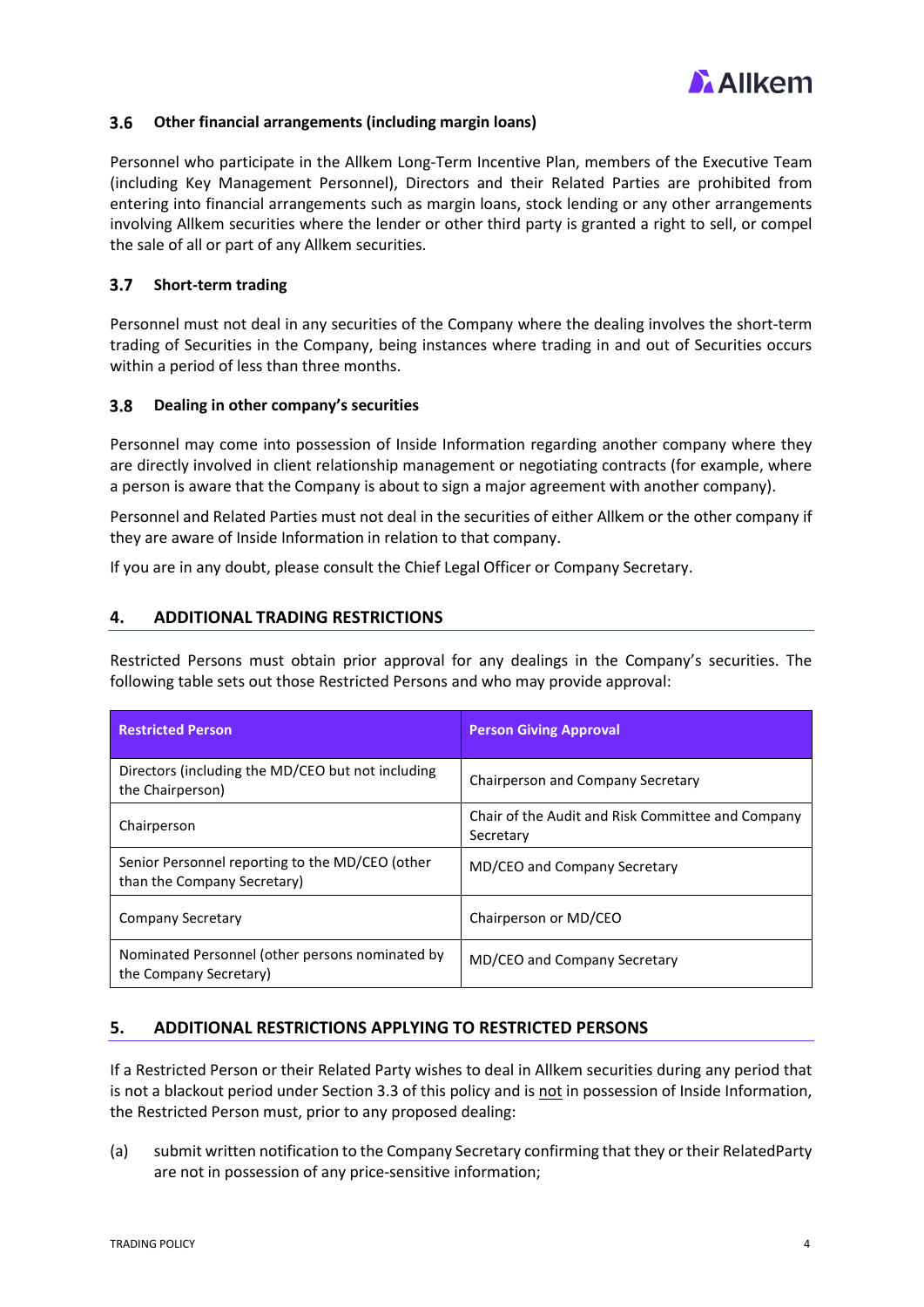

- (b) obtain prior approval from the person indicated in the table above;
- (c) undertake the intended dealing within five business days following the day clearance is given;
- (d) advise the Company Secretary promptly when trading has occurred. Directors should note that Allkem is required to notify the ASX of any dealings by Directors in Allkem securities within five business days of the dealing taking place.
- (e) a request for approval to deal will be answered as soon as practicable. The approver may grant or refuse the request and impose conditions on the dealing at their discretion.

The approver is not obliged to provide reasons for any aspect of their decision and may revoke their approval at any time. If a request is not approved or an approval is revoked, that fact must be kept confidential.

### <span id="page-4-0"></span>**6. DEALINGS EXCLUDED FROM THIS POLICY**

The restrictions in Sections 3.3, 3.4, 3.5 and 5 of this policy do not apply to:

- (a) participation in an employee, executive or director share plan operated by Allkem. However, where Allkem securities granted under such a plan cease to be held under the terms of that plan, any dealings in those securities must only occur in accordance with this policy;
- (b) the following categories of trades:
	- (i) acquisition of Allkem securities through a dividend reinvestment plan, a share purchase plan available to all retail shareholders, or a rights issue; and
	- (ii) disposal of Allkem securities through the acceptance of a takeover offer, scheme of arrangement or equal access buy-back.
- (c) dealingsthatresultin no effective change to the beneficial interestin the securities(for example, transfers of Allkem securities already held into a superannuation fund or trust of which the relevant person is a beneficiary);
- (d) trading under a pre-approved non-discretionary trading plan, where the person did not enterinto the plan or amend the plan during a blackout period, the plan does not permit the person to exercise any influence or discretion in relation to trading under the plan and the plan cannot be cancelled during a blackout period, other than in exceptional circumstances;
- (e) subject to Section [3.6 o](#page-3-2)f this policy, a disposal of securities of Allkem that is the result of a secured lender exercising their rights, for example, under a margin lending arrangement; and
- (f) trading in securities of Allkem by a trust where the relevant person is a trustee, provided that the person is not a beneficiary of the trust and any decision to trade during a blackout period is taken by the other trustees or by independent managers independently of that person.

However, such dealings remain subject to the insider trading rules and Personnel should still consider any legal or reputational issues (and discuss any concerns they have with the Chief Legal Officer or Company Secretary) before proceeding with the dealing.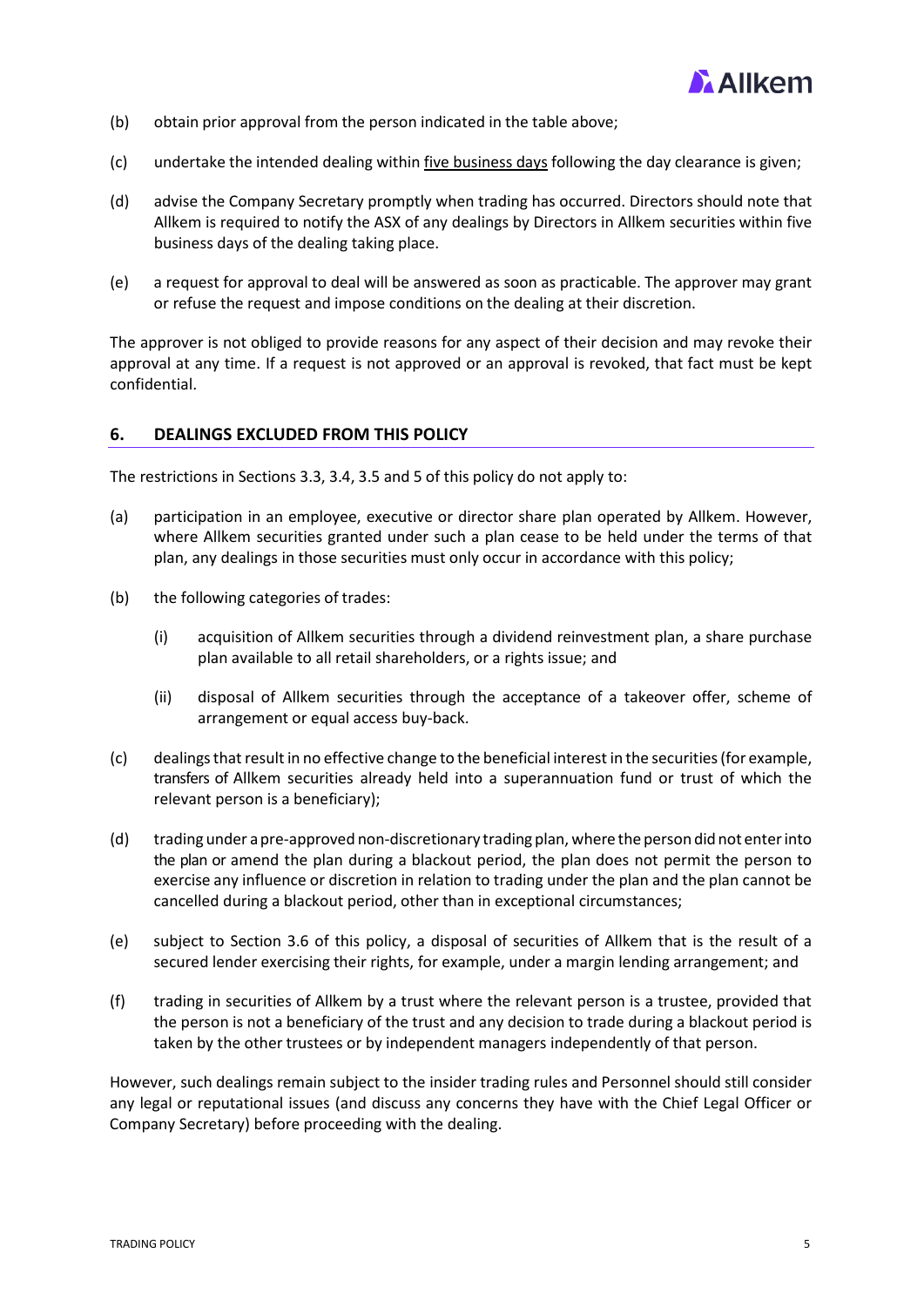

# <span id="page-5-0"></span>**7. THE LAWS REGARDING INSIDER TRADING**

Broadly speaking, the law provides that any person who has Inside Information about a company must not:

- (a) buyorsellsecuritiesinthat company,or enterin anagreementto buy orsellsecurities,orexercise options over securities, or otherwise apply for, acquire or dispose of securities (**deal**);
- (b) encourage someone else to deal in securities in that company; or
- (c) directly or indirectly provide that information to another person where they know, or ought to know, that that person is likely to deal in securities or encourage someone else to deal in securities of that company (**tipping**).

These restrictions apply to all securities, not just Allkem's securities.

### <span id="page-5-1"></span>**8. BREACHES OF THIS POLICY**

Breaches of this policy will be regarded by Allkem as serious and will be subject to appropriate sanctions. Any person who breaches this policy could face disciplinary action (including forfeiture of securities and/or suspension or termination of employment).

Independently, breaches of the insider trading laws in the Corporations Act have serious consequences for Personnel, their Related Parties and for Allkem. Penalties under the Corporations Act include financial penalties and imprisonment.

Personnel must immediately report any actual or suspected breaches of this policy to their immediate supervisor, the Company Secretary or the MD/CEO.

The Company Secretary will investigate all reported actual or suspected breaches of this policy.

### <span id="page-5-2"></span>**9. REVIEW**

This Policy is reviewed periodically, or when relevant regulatory changes occur. This policy was last renewed and updated on 31 July 2020.

### <span id="page-5-3"></span>**10. WHO DO I CONTACT ABOUT THIS POLICY?**

If you have any questions about this Policy, please contact the Chief Legal Officer or Company Secretary.